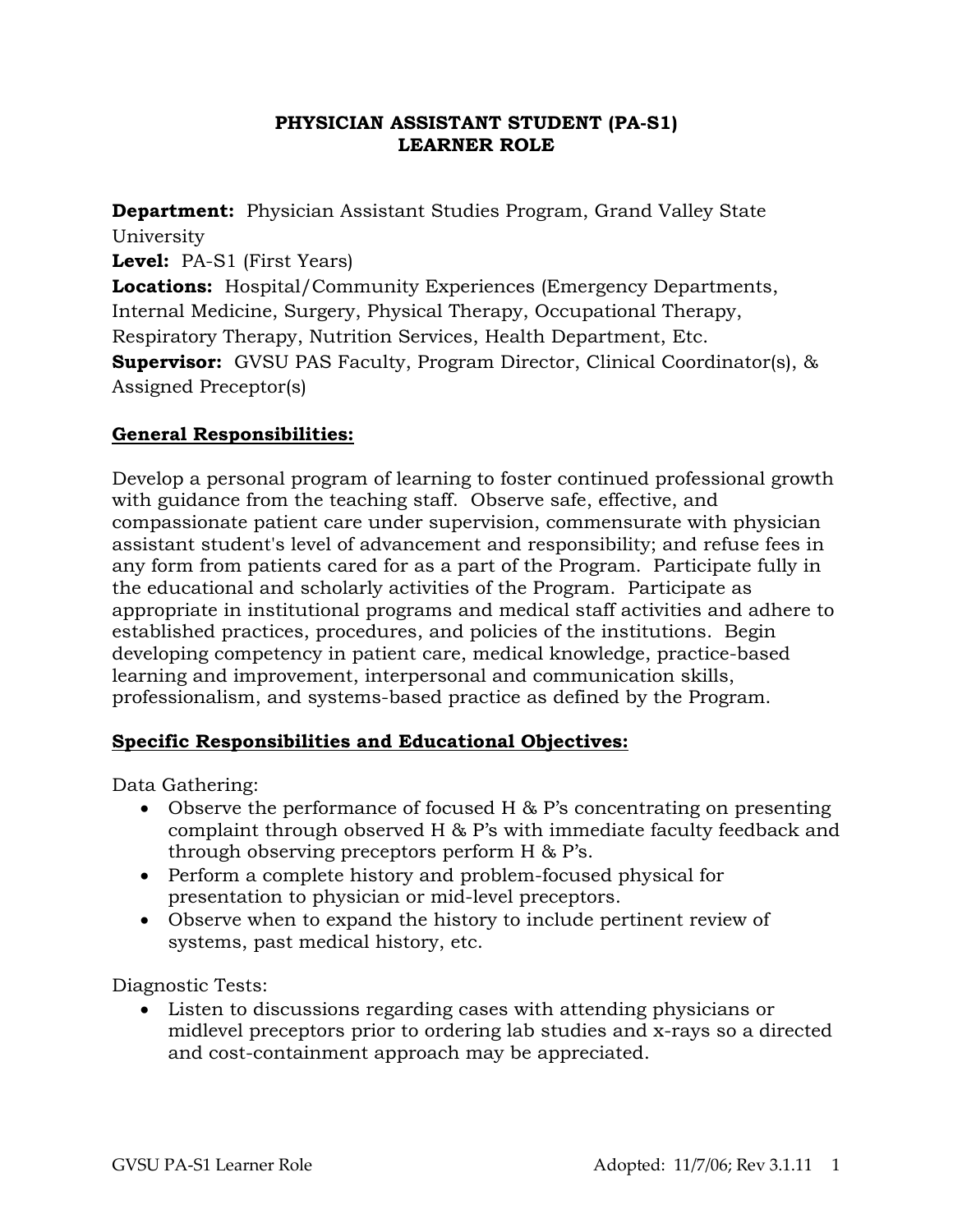- If authorized by the supervising attending physician, assigned mid-level or ancillary services provider, below is a list of some examples of procedures that physician assistant students may **observe** in regards to patient care activities. It is also within the scope of a PA-S1 to observe other items not listed here that are within the scope of practice based upon the medical setting with the appropriate oversight:
	- History and physical with assessment and plan
	- Progress notes
	- Daily Patient rounds
	- BCLS & ACLS resuscitation
	- Arterial puncture for Blood Gas Determination
	- Venipuncture for appropriate blood analysis
	- Central Line Placement
	- Endotracheal Intubation
	- Knee Arthrocentesis
	- Lumbar Puncture
	- Nasogastric Intubation
	- Pap Smear
	- Paracentesis
	- Pelvic Exam
	- Rectal Exam
	- Thoracentesis
	- Arterial Catheterization
	- Bladder Catheterization, both male and female
	- Bone Marrow Aspiration and Biopsy
	- Elective Cardioversion
	- Flexible Sigmoidoscopy
	- Mechanical Ventilator Management
	- Pharmacological Electrocardiographic Stress Test
	- Swan-Ganz Catheter Placement
	- Treadmill Exercise
	- Electrocardiographic Stress Test

#### Presentation:

- Observe an accurate and concise presentation to attending physicians or midlevel preceptors.
- Observe communications via telephone with consultants following demonstrated ability to present in a concise and directed manner.

#### Differential Diagnosis:

 Begin to discuss the differential diagnosis for each presenting patient with the attending physician or midlevel preceptor with development of differential diagnosis throughout the hospital/community experience.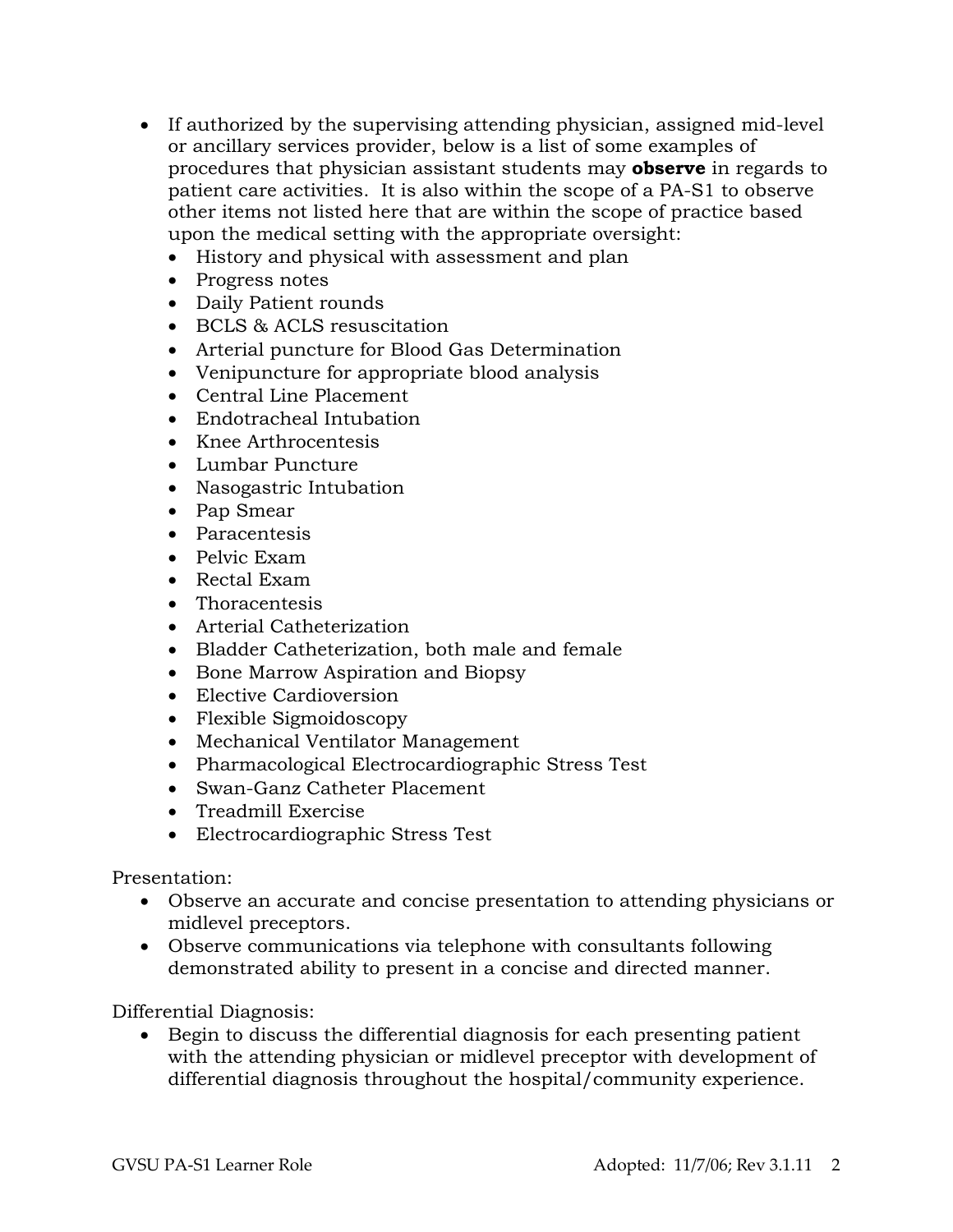Therapeutic Intervention:

- Learn to recognize presentations of life-threatening conditions so that prompt initial stabilization may be observed even prior to completing H & P.
- Obtain attending physician or midlevel preceptor involvement immediately upon recognition of life-threatening circumstances.
- Physician assistant students must not start any emergency or nonemergency medical procedure on a patient.
- Discuss treatment plans with the assigned preceptor's oversight.
- If prescriptions are needed, the physician assistant student may not sign the prescription, only the assigned preceptor physician or midlevel provider.

Discharge/Follow-up:

- Observe the formulation of a discharge plan and observe discharge instructions with the patient and family.
- Begin to develop working relationship with nursing staff who discharge patients to obtain a better understanding of the patient's medical knowledge and cultural biases.

Procedures/Technical Skills:

 Observe basic procedural skills under direct supervision including procedures such as extremity wound care and suturing, local anesthesia, arterial puncture, intubation, defibrillation, central and peripheral venous access, splinting, NG lavage tube placement, bladder catheterization, slit lamp examination, lumbar puncture and other appropriate procedures or surgery as indicated. (if physician assistant student has no prior experience with procedure, procedure will be observed and discussed with attending physician or midlevel preceptor with second attempt at procedure performed under close supervision); critical portion of all procedures will be performed with direct supervision by an attending physician or midlevel preceptor.

Patient Management Skills:

- Observe preceptors management of more than one patient simultaneously in the department.
- Observe preceptors management of preoperative and postoperative management of patients as indicated by the surgical team or preceptor physician or midlevel provider.
- Participate with the treatment of critically ill patients although may not be involved in the resuscitation of these patients.

Administrative:

- Learn basic functions of all personnel.
- Learn charting guidelines and observe them in patient care.